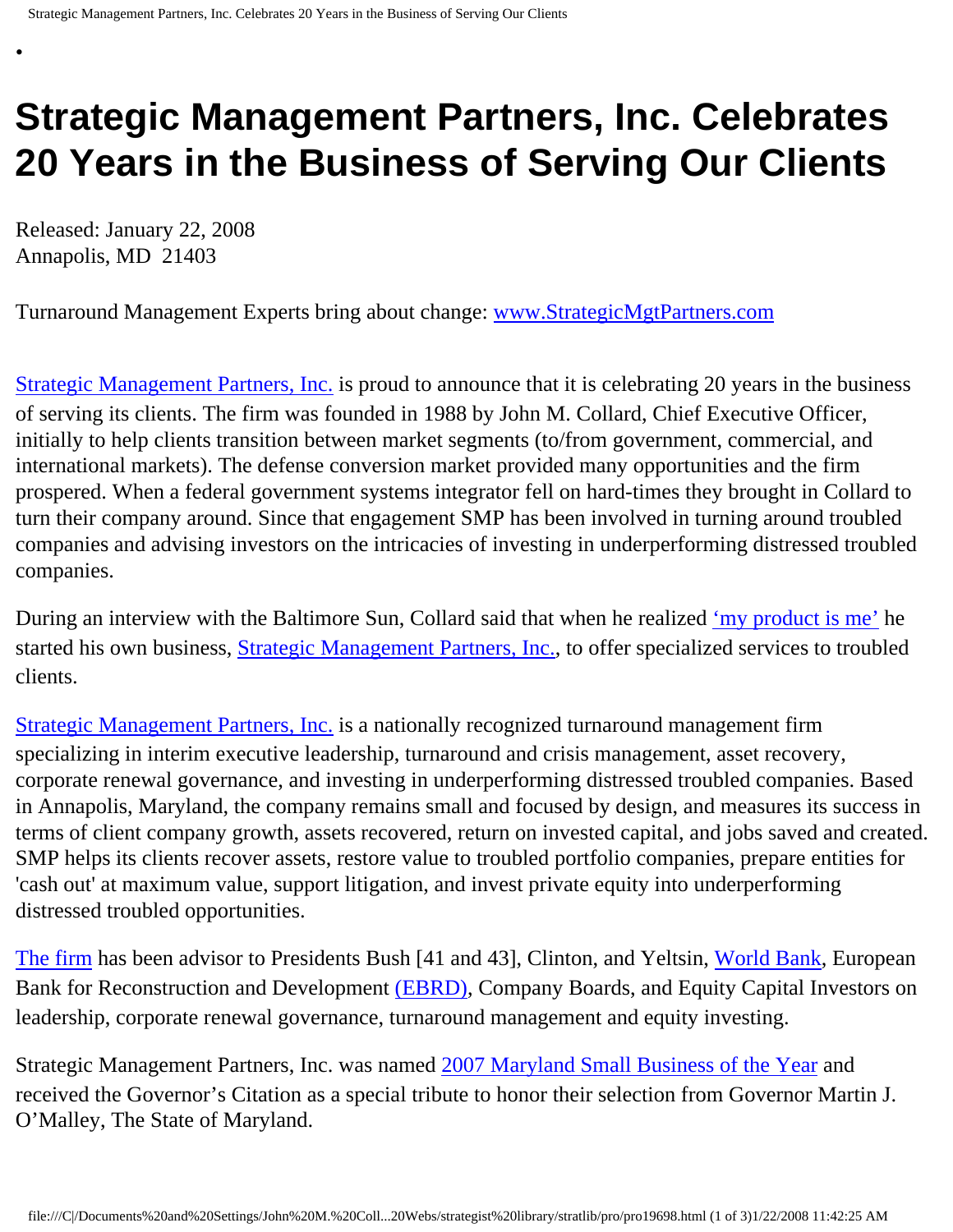Strategic Management Partners, Inc. Celebrates 20 Years in the Business of Serving Our Clients

Turnarounds & Workouts Magazine has twice named SMP among [Top Outstanding Turnaround](http://members.aol.com/Strategist/twtop12.html)  [Management Firms](http://members.aol.com/Strategist/twtop12.html). The firm has been featured in the Wall Street Journal, Washington Post, Baltimore Sun, and [many others](http://members.aol.com/Strategist/press.html). Our principal, John Collard, has written and had published [many articles on](http://members.aol.com/Stratlib3/libindx.html)  [turnaround management and investing](http://members.aol.com/Stratlib3/libindx.html).

[Strategic Management Partners](http://members.aol.com/Strategist/sitemap.html) has supported the Turnaround Management Association [\(www.](http://www.turnaround.org/) [Turnaround.org\)](http://www.turnaround.org/) since it was founded, played an active role in its leadership, and actively promotes the corporate renewal profession and the Certified Turnaround Professional Program [\(www.actp.org\)](http://www.actp.org/). Collard is Past Chairman of the TMA, serves on the [Past Chairmen's Council](http://members.aol.com/Strategist/pastchair.html), and is a [Contributing](http://members.aol.com/Stratlib3/jcrmining.html) [Editor to the Journal of Corporate Renewal.](http://members.aol.com/Stratlib3/jcrmining.html)

"We are very proud of our clients' accomplishments, and that we could be a catalyst to change," said John M. Collard, Chief Executive Officer of Strategic Management Partners, Inc. "We have three goals when we enter an interim CEO engagement: 1) Gain control of a dire situation, stabilize work environment and jump-start the company; 2) Establish a viable plan, rebuild an enduring management team to implement that plan; and 3) Hire our replacement. We believe true company value comes from a stable competent cohesive team of people resources committed to company growth, profitability and prosperity. We do not build-up the number of consultants on engagements because when they leave all of the value leaves with them. Instead, we utilize the client's employees and take them to the next level. We build value into the company for the employees, investors and all stakeholders."

"When we advise company boards, litigators, institutional and private equity investors on the acquisition of a distressed company or corporate renewal governance we bring together 35 years senior operating leadership experience, \$85M asset recovery, 40+ transactions record worth \$780M+, and \$80M fund management expertise. This set of skills across multiple disciplines brings a required perspective in these intricate situations."

## [#](http://members.aol.com/Strategist/home.html)[#](http://members.aol.com/Strategist/sitemap.html)[#](http://members.aol.com/Strategist/urllist.txt)

Reference:

[www.StrategicMgtPartners.com](http://www.strategicmgtpartners.com/)

[Strategic Management Partners Celebrates 20 Years in Business](http://members.aol.com/Strategist/smp20yr.html)

[Strategic Management Partners Wins Maryland Small Business of the Year Award](http://members.aol.com/Stratlib3/mccsbyr.html)

[Strategic Management Partners - Home Page](http://members.aol.com/Strategist/home.html) [Site](http://members.aol.com/Stratlib/sitemap.html)[Map](http://members.aol.com/Stratlib/urllist.txt)

[www.StrategistLibrary.com](http://www.strategistlibrary.com/)

## John M. Collard (John@StrategicMgtPartners.com)